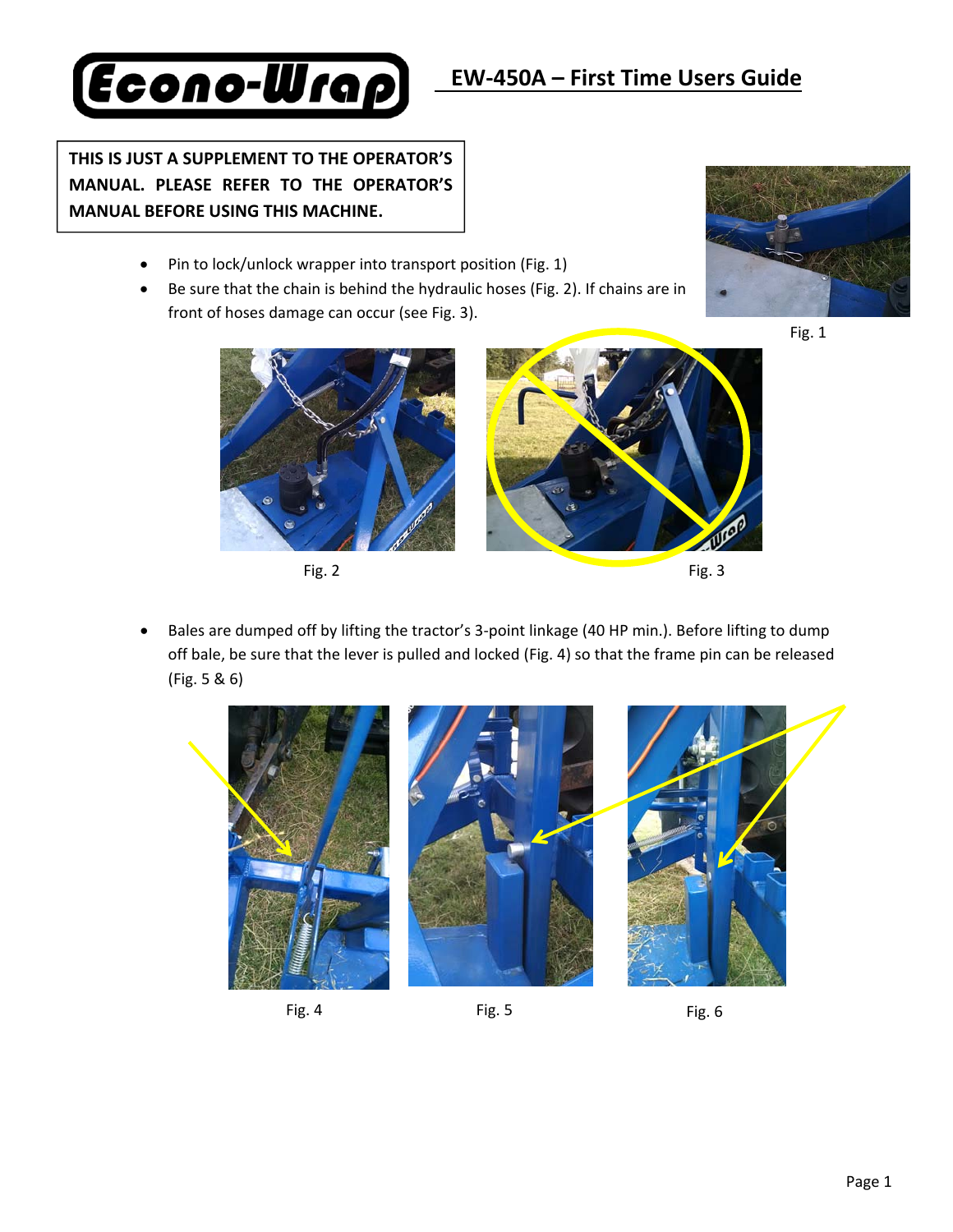## **EW‐450A – First Time Users Guide**



 Load film and tighten adjustment (Fig. 7) and then weave film through tensioners as seen in Fig. 8. Depending on the size of the bale, adjustments can be made, up or down, to the film holder (Fig. 9)









 Bevel gears (Fig. 10), rotary table drive chains (Fig. 10 & Fig. 11) and drum bearing (Fig. 12) need to be maintained and lubricated. Chains will need to be tightened from occasionally and caution should be exercised with regards to excessive valve torque and very heavy bales which can cause the chain to break.





Fig. 10 **Fig. 11** Fig. 11 **Fig. 12** 





• EW‐450A comes set up for 30" plastic film and is recommended, however a slight adjustment can be made for 20" film. Simply change the 11 tooth sprocket (used for 20" film) for the (16 tooth sprocket (for 30" film).